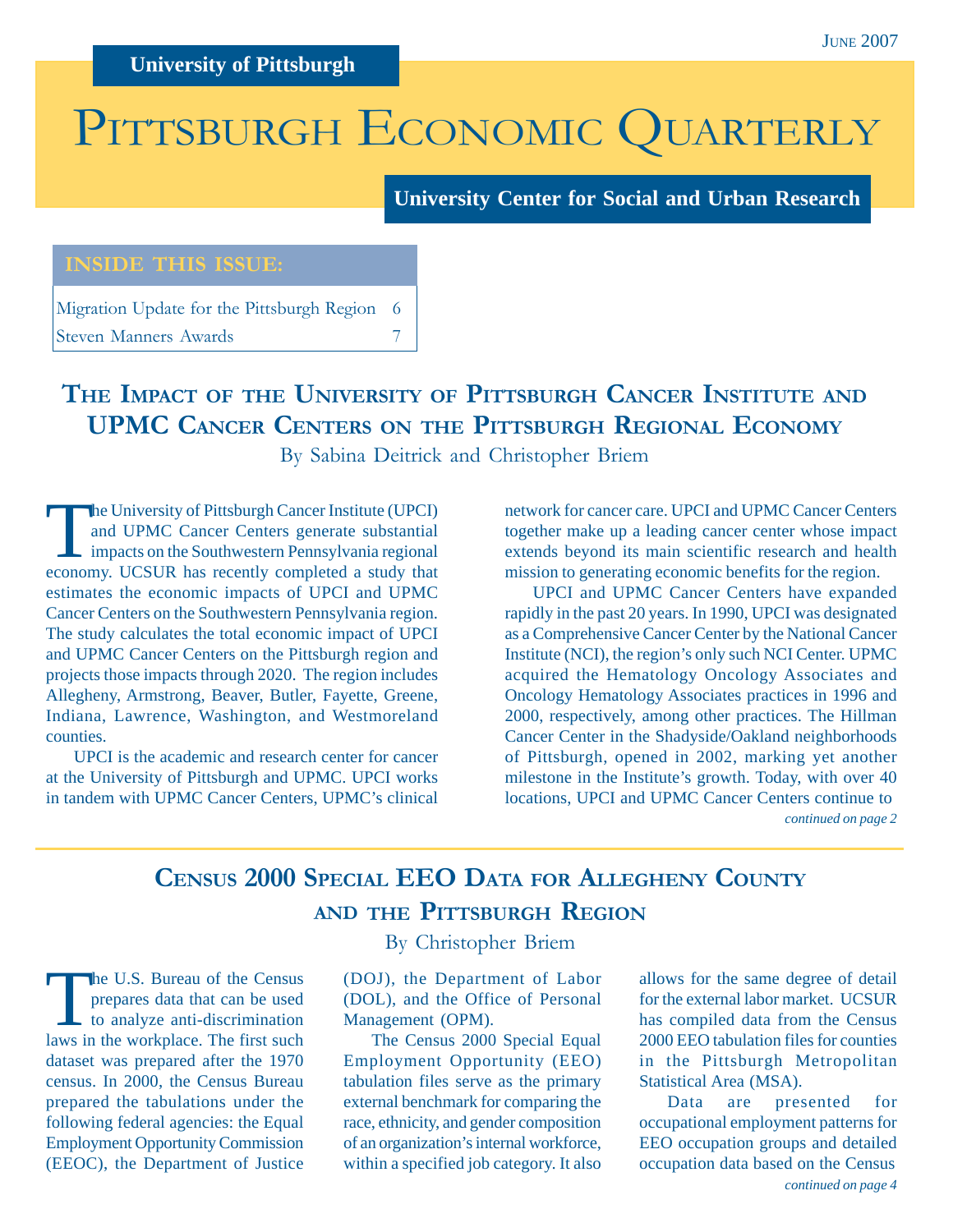#### **IMPACT OF THE UNIVERSITY OF PITTSBURGH CANCER INSTITUTE AND UPMC CANCER CENTERS (CONT.)**

#### *continued from page 1*

grow both regionally and internationally, with Cancer Centers now in Ohio, West Virginia, and Ireland.

Medical facilities contribute to a regional economy in many ways. They represent substantial interregional exports, generating employment and income for the regional economy. They purchase significant amounts of goods and services from the local economy, as well as from outside the region. Additionally, as physical entities, medical facilities and educational institutions represent significant assets for neighborhoods, cities, and regions that may be used to stimulate additional development. Finally, primary health care provided by UPMC Cancer Centers clearly has an impact on the region's quality of life. Factors that affect the quality of life change the amenity value of the Pittsburgh region. The health sector and its components are an important part of the region's quality of life, as well as its economy.

In Pennsylvania, the hospital sector is one of the state's largest employers, with 254,500 employees in 2004, or nearly 5% of the state's total jobs. The overall health care industry in Pennsylvania generated over \$36 billion, or 7%, of total Gross State Product (GSP).

In Pittsburgh, the health care sector is estimated to account for over \$8 billion of the region's Gross Regional Product (GRP), or roughly 8% of the region's nearly \$100 billion economy. Health care and social assistance, the major industry category for health care, employed 164,600 people in the region in 2004, while the educational sector employed 48,900 people in the same year. Thus, institutions such as UPCI and UPMC Cancer Centers play a significant role in the Pittsburgh regional economy.

#### **Forecast of Total Economic Impact of UPCI and UPMC Cancer Centers on Pittsburgh Region, 2006-2020**

| Summary Variables $-2\%$ growth scenario           | 2006  | <b>2010</b> | <u>2015</u> | 2020  |
|----------------------------------------------------|-------|-------------|-------------|-------|
| Total Employment                                   | 6,532 | 6,324       | 5,925       | 5,999 |
| Total Gross Regional Product (millions of 2006 \$) | \$451 | \$473       | \$499       | \$557 |
| Total Regional Output (millions of 2006 \$)        | \$720 | \$734       | \$759       | \$845 |
| Labor Force                                        | 2,344 | 4,384       | 4,873       | 5,012 |
| Population                                         | 2,435 | 5,581       | 7,262       | 8,091 |
| Summary Variables $-2.8\%$ growth scenario         |       |             |             |       |
| <b>Total Employment</b>                            | 6,532 | 6,383       | 6,061       | 6,217 |
| Total Gross Regional Product (millions of 2006 \$) | \$451 | \$477       | \$509       | \$576 |
| Total Regional Output (millions of 2006 \$)        | \$720 | \$741       | \$776       | \$875 |
| Labor Force                                        | 2,344 | 4,408       | 4,951       | 5,153 |
| Population                                         | 2,435 | 5,607       | 7,357       | 8,280 |
| Summary Variables $-4\%$ growth scenario           |       |             |             |       |
| Total Employment                                   | 6,532 | 6,475       | 6,280       | 6,589 |
| Total Gross Regional Product (millions of 2006 \$) | \$451 | \$484       | \$527       | \$609 |
| Total Regional Output (millions of 2006 \$)        | \$720 | \$751       | \$804       | \$926 |
| Labor Force                                        | 2,344 | 4,447       | 5,077       | 5,389 |
| Population                                         | 2,435 | 5,649       | 7,511       | 8,594 |

The study estimates the total economic impact of UPCI and UPMC Cancer Centers on the Pittsburgh regional economy using UCSUR's Regional Economic Modeling, Inc. (REMI) model. The model estimates the total impact on the region, multiplied beyond the effects of direct spending such as purchases and payroll. Subsequent rounds of spending by businesses and individuals results in secondary spending impacts, called the indirect and induced effects. The total of direct, indirect, and induced effects of UPCI and UPMC Cancer Centers' spending is captured in the impact analysis here.

Also of importance is that UPCI and UPMC Cancer Centers exceed the typical impact of a large service hospital because of their research functions. UPCI and UPMC Cancer Centers' research means that as focused specialty healthcare institutions, they produce a large

amount of expenditures per individual health care worker and thus have a larger economic impact in the region.

Specifically, the current economic impacts of the UPCI and UPMC Cancer Centers include:

- The direct and secondary impacts of the University of Pittsburgh Cancer Institute and UPMC Cancer Centers total economic activity contributed *\$451 million* to Gross Regional Product (GRP) in the Southwestern Pennsylvania region in 2006 (see table above).
- The total direct and secondary employment impacts from clinical and research activities at the University of Pittsburgh Cancer Institute and UPMC Cancer Centers resulted in an increase of *6,532 workers* in 2006 to the regional economy.
- UPCI and UPMC Cancer Centers added *\$720 million* to Total Regional Output in 2006 through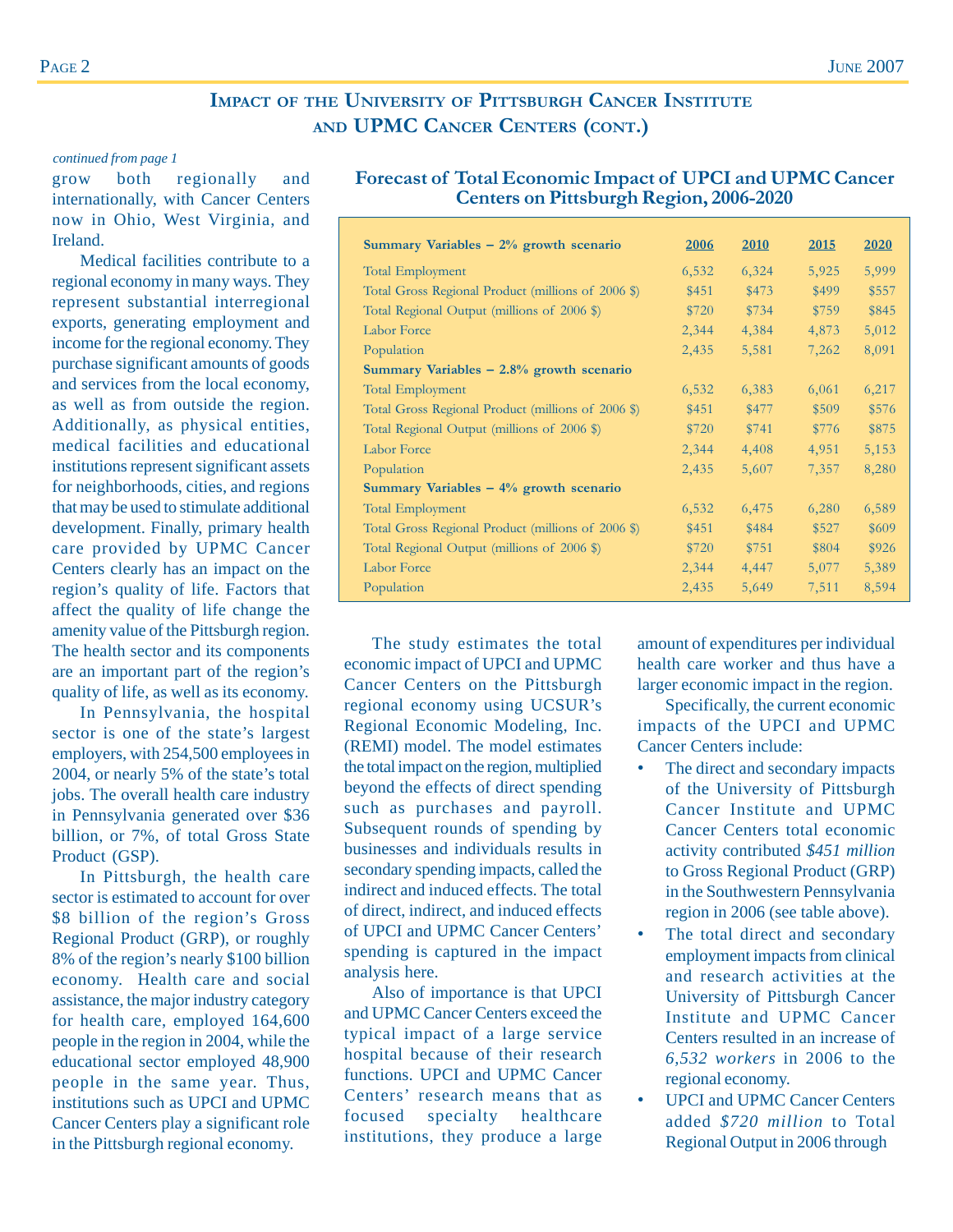total direct and indirect effects. Total regional output is a broad measure of the regional economy and is the equivalent to total sales.

The report develops a baseline forecast and three different growth scenarios for UPCI and UPMC Cancer Centers through 2020. All three growth scenarios incorporate a baseline population forecast for the region, which is the same for each growth scenario. Projected local demand for future services is limited by slow population growth in the region.

The three growth scenarios reflect different projections for future revenue growth tied to research and export clinical care activities, where "export" clinical care activities are those drawn from outside the Pittsburgh region. As UPCI has grown to become one of the largest cancer centers in the country, its long-term growth trend will be tied to national research funding. The three growth scenarios reflect recent and long-term trends in National Cancer Centers funding. The following impacts are projected:

- UPCI and UPMC Cancer Centers are projected to contribute between *6,000 jobs and 6,589 jobs* to net job creation in the Pittsburgh region by 2020.
- The combined effects of UPCI and UPMC Cancer Centers are projected to add between *\$557 million and \$609 million* to total Gross Regional Product by 2020.
- Total Regional Output added by UPCI and UPMC Cancer Centers is projected to reach *\$926 million*

#### **Projected Impact of University of Pittsburgh Cancer Institute and UPMC Cancer Centers on Total Economic Output, Pittsburgh Region, 2006-2020**



in 2020 under the high growth scenario (see figure below).

The presence of UPCI and UPMC Cancer Centers stimulate expansion in the economy as a whole, as these institutions expand. Growth in UPCI and UPMC Cancer Centers through 2020 is projected *to increase population in the region by between 8,091 and 8,594*, *with additions to the regional labor force nearing 5,400 workers by 2020*.

UPCI and UPMC Cancer Centers' employment impacts are not limited to additions in the health care sector. UPCI and UPMC Cancer Centers are projected to add jobs in other industries, especially in services, trade, and construction. In addition, their activities will have important fiscal impacts on state and local governments. The REMI model projects additions between \$67 and \$72 million in state government revenues by 2020. Additions to local revenues are projected to add \$56 to \$59 million by 2020.

UPCI and UPMC Cancer Centers have expanded rapidly and will continue to expand into the future. Their impact on the regional economy will also continue to grow. The results here show the important and substantial impacts that UPCI and UPMC Cancer Centers have on the Southwestern Pennsylvania region and will continue to have in the coming decades.

*The full report, "The Impact of the University of Pittsburgh Cancer Institute and UPMC Cancer Centers on the Pittsburgh Regional Economy," will be available online in July 2007 at UCSUR's website: www.ucsur.pitt.edu.*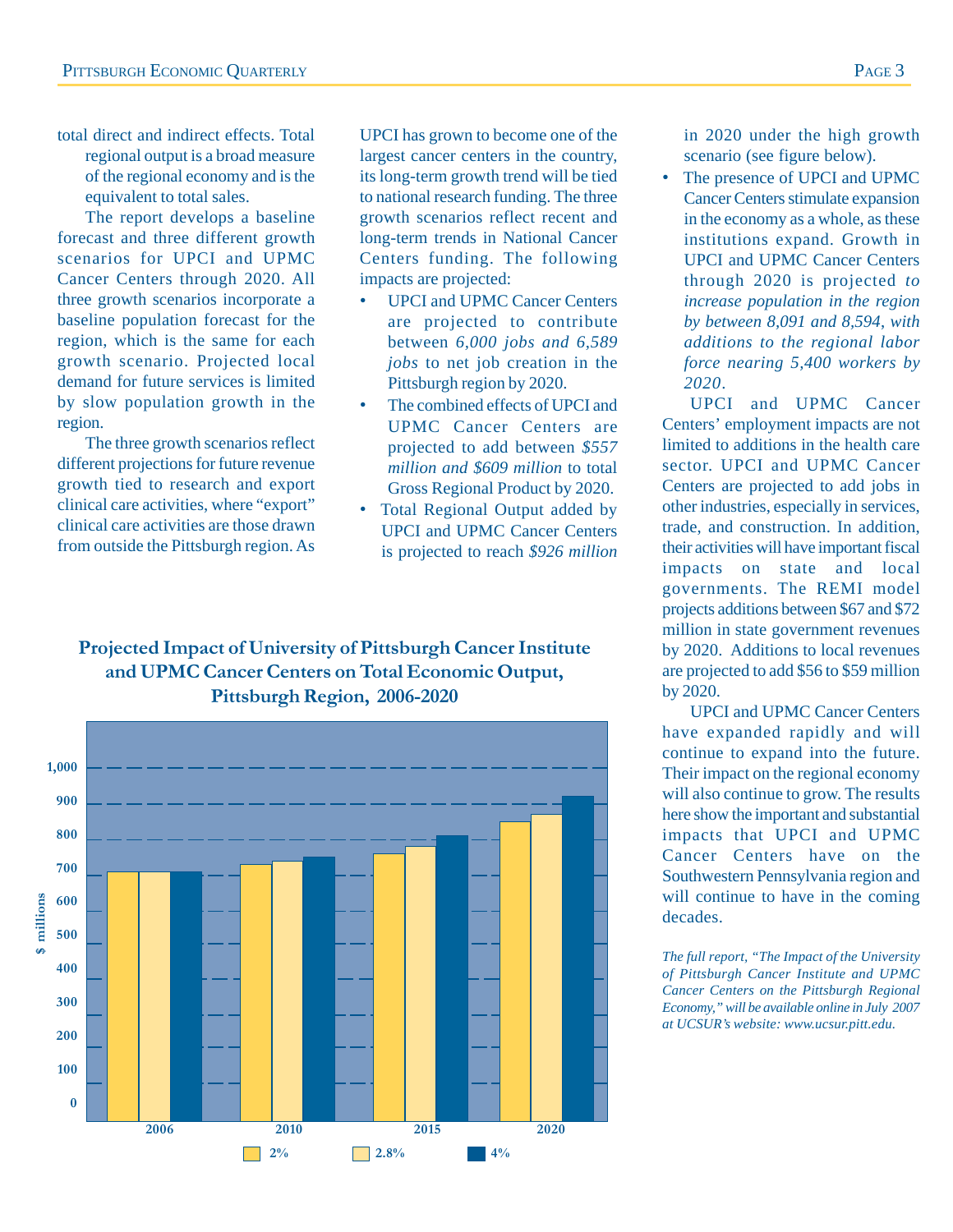### **Census 2000 Special EEO Data for Allegheny County and the Pittsburgh Region (CONT.)**

#### *continued from page 1*

2000 Occupational Classification System. The EEO occupation groups are 14 summary groups of related occupations that are adapted from, but not identical to, the major groups assigned by the Standard Occupational Classification (SOC) system. The Census 2000 Occupational Classification System consists of 509 detailed categories, including four for military specific occupations. Data are presented for two sub-regions of the Pittsburgh MSA: Allegheny County and the remaining six counties of the MSA (Armstrong, Beaver, Butler,

Fayette, Washington and Westmoreland counties).

In Allegheny County, the two occupation groups that employed the largest number of African-Americans in 2000 were the *Service Workers, except Protective*, occupation with 12,761 African-American workers and the *Administrative Support Workers,* with 12,279 African-American workers. Figure 1 shows the percentage of African-American employment in each EEO Occupational Group for the two subregions of the Pittsburgh MSA.

*Protective Service Workers* employed the highest proportion of African-American workers in 2000, representing 16.5% of total employment within the occupation group.

For Allegheny County, the EEO Occupation Groups with the lowest number of African-American workers include *Construction and Extractive Craft Workers* with 924 total employees and *Science, Engineering and Computer Professionals* with a total of 1,157 workers. These two occupation groups also represent the

#### **Figure 1. African American Employment, by Percent Share of Employment by EEO Occupation Group - Allegheny County and Remainder of Pittsburgh MSA, 2000**

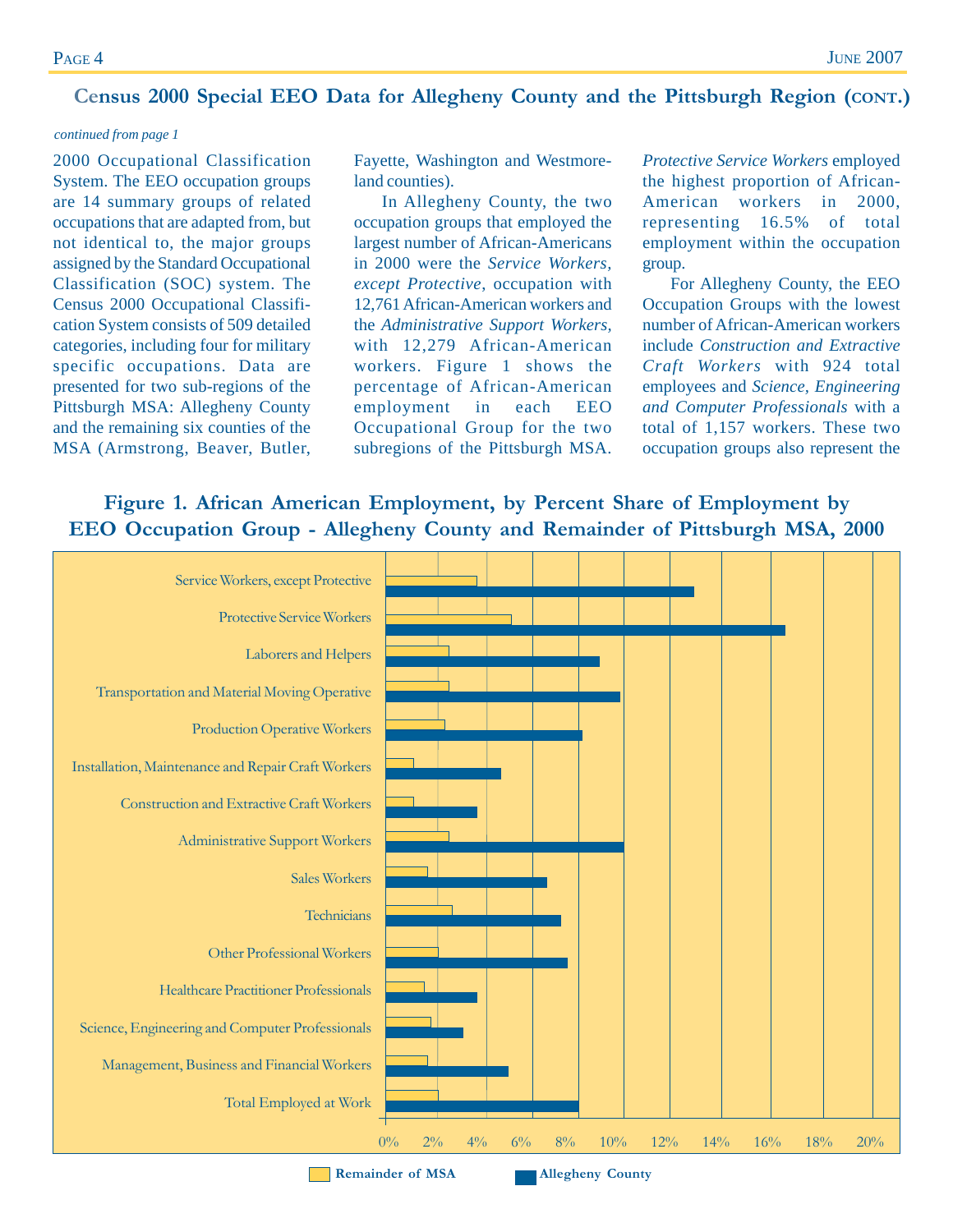

#### **Figure 2. Educational Attainment of Workers by Race and Age Group - Pittsburgh MSA, 2000**

lowest proportion of African American workers, representing 3.0% and 3.4%, respectively, of total employment within the occupation group in 2000.

EEO data also provide a breakdown of employment by race, age group, and educational attainment. Among all workers of all races, 8.3% had not obtained a high school degree or equivalent, while 18.6% of all workers have a bachelor's and 10.1% have a master's degree or higher. These patterns differ across racial and age groups. Among African-American workers in 2000, nearly 11% in the Pittsburgh region did not have a high school degree. African-Americans with at least a college degree totaled 11,178 workers, or 17.6% of all African-American workers in 2000. This is lower than the comparable

figure for White, non-Hispanic workers in the region, with nearly 29% of White workers having at least a college degree.

Younger workers were more likely to have more education - 31.5% of workers between 20 and 34 years of age in 2000 had a bachelor's degree or higher, while 28.9% of workers over age 40 attained the same education level. African-American workers had lower educational attainment than Whites by all age groups, but, interestingly, African-American workers over age 40 were better educated, on average, than younger African-American workers. Nearly 20% of African-American workers 40 years or older in 2000 had at least a bachelor's degree, while the comparable figures for those 20-34

(17.8%) and 35-39 (15.6%) were lower.

The full EEO special tabulation file includes more detailed data than is presented here. The Census Bureau has compiled occupational data based on other classifications of jobs, including OPM occupational categories and nine EEO-1 job categories. More information on the special tabulation is available on the Census 2000 Equal Employment Opportunity (EEO) file homepage: http://www.census.gov/ hhes/www/eeoindex/eeoindex.html.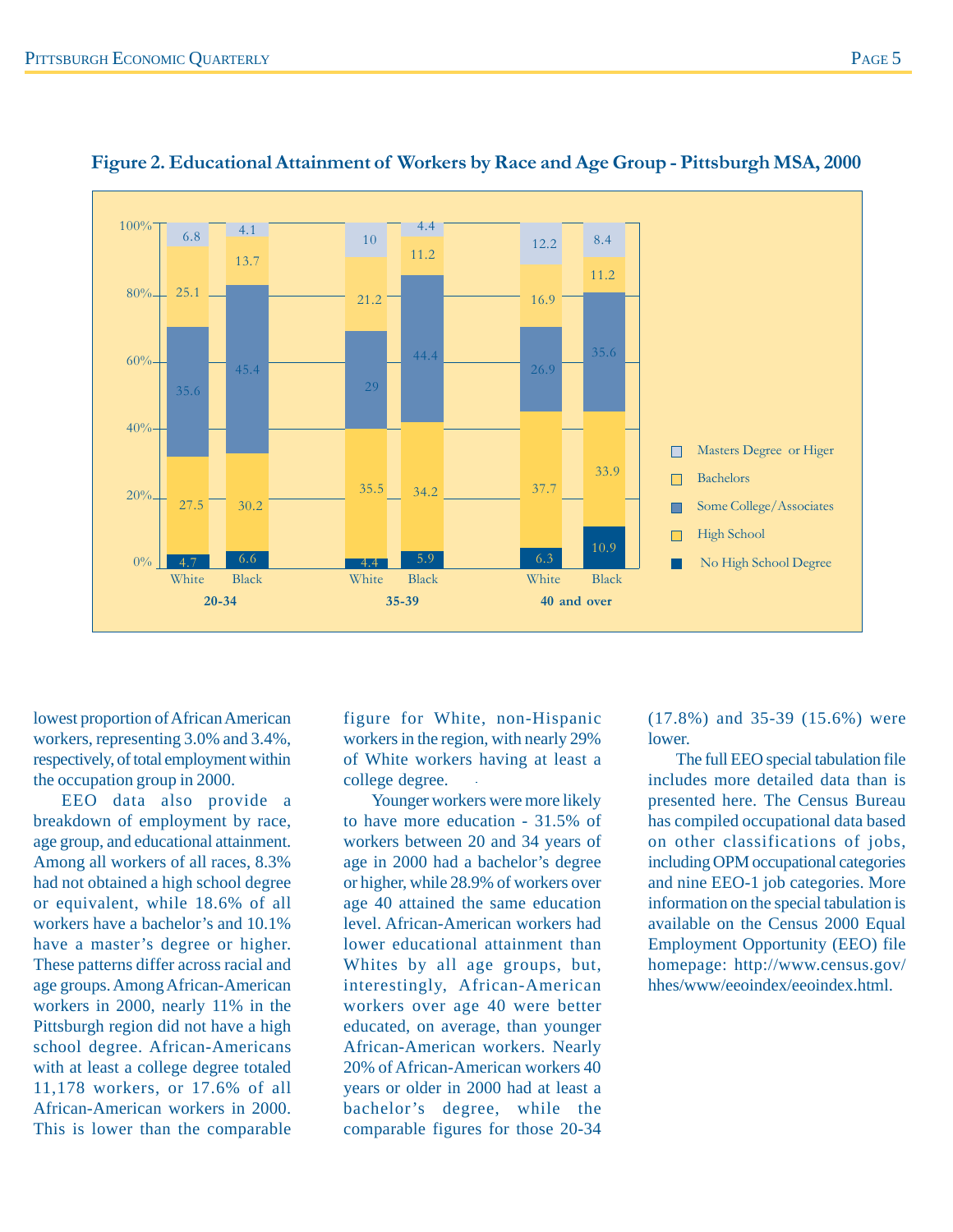### **Migration Update for the Pittsburgh Region, 2000-2006**

**EXUR has compiled Internal**<br>Revenue Service (IRS)<br>migration data for the<br>Ritteburgh region between 2000 and Revenue Service (IRS) migration data for the Pittsburgh region between 2000 and 2006. These data allow for a breakdown of both in-flows and outflows of migration with individual counties in the United States. Data have been aggregated for cumulative migration flows for the seven-county Pittsburgh Metropolitan Statistical Area, including Allegheny, Armstrong, Beaver, Butler, Fayette, Washington, and Westmoreland counties.

The migration data show that between 2000 and 2006, a total of 216,738 people moved into the Pittsburgh region, while 251,179 moved

By Christopher Briem

out of the region. This resulted in a net population loss of 34,441 persons. On average, over this period, 41,863 people moved out of the region annually, while 36,123 moved into the region each year.

By metropolitan area, the largest in-flows and out-flows of migration come from the Washington, D.C., Philadelphia, and New York City metropolitan areas (see table below). Following these are a set of nearby metropolitan and micropolitan regions with significant migration flows in and out of the Pittsburgh region: Indiana, Youngstown, New Castle, Cleveland and Erie.

More people moved from the

| Metropolitan/Micropolitan Region         | Into<br>Pittsburgh | Out of<br>Pittsburgh | <b>Net</b><br><b>Migration</b> |
|------------------------------------------|--------------------|----------------------|--------------------------------|
| Washington-Arlington-Alexandria          | 5,474              | 9,009                | $-3,535$                       |
| Philadelphia-Camden-Wilmington           | 6,117              | 7,708                | $-1,591$                       |
| New York-Northern New Jersey-Long Island | 5,507              | 6,378                | $-871$                         |
| Indiana                                  | 5,237              | 5,093                | 144                            |
| Youngstown-Warren-Boardman               | 4,658              | 4,912                | $-254$                         |
| <b>New Castle</b>                        | 4,271              | 4,900                | $-629$                         |
| Cleveland-Elyria-Mentor                  | 3,377              | 3,918                | $-541$                         |
| Erie                                     | 3,423              | 2,979                | 444                            |
| Miami-Fort Lauderdale-Miami Beach        | 2,574              | 3,433                | $-859$                         |
| Columbus                                 | 2,387              | 3,579                | $-1,192$                       |
| Tampa-St. Petersburg-Clearwater          | 1,687              | 4,157                | $-2,470$                       |
| Chicago-Naperville-Joliet                | 2,443              | 3,344                | $-901$                         |
| Baltimore-Towson                         | 2,083              | 3,415                | $-1,332$                       |
| Los Angeles-Long Beach-Santa Ana         | 2,291              | 2,907                | $-616$                         |
| Atlanta-Sandy Springs-Marietta           | 1,670              | 3,451                | $-1,781$                       |
| Phoenix-Mesa-Scottsdale                  | 1,599              | 3,229                | $-1,630$                       |
| Boston-Cambridge-Quincy                  | 1,927              | 2,530                | $-603$                         |
| Harrisburg-Carlisle                      | 2,037              | 2,251                | $-214$                         |
| Weirton-Steubenville                     | 2,029              | 2,136                | $-107$                         |
| Johnstown                                | 2,421              | 1,624                | 797                            |
| Somerset                                 | 1,782              | 1,805                | $-23$                          |
| Charlotte-Gastonia-Concord               | 812                | 2,664                | $-1,852$                       |
| Orlando-Kissimmee                        | 923                | 2,225                | $-1,302$                       |
| Houston-Sugar Land-Baytown               | 943                | 1,766                | $-823$                         |
| Morgantown                               | 1,380              | 1,306                | 74                             |

#### **Migration Flows to the Pittsburgh Region, Ranked by 25 Largest Gross Migration Flows, 2000-2006**

Pittsburgh region to the Washington, D.C. region than to any other area of the country between 2000 and 2006. Between 2000 and 2006, 9,009 persons left the Pittsburgh region for the Washington, D.C. area. When outmigration and in-migration are taken together, Pittsburgh also had the largest population loss to the Washington, D.C. region over the same years. The Washington, D.C. MSA gained 3,535 more people from the Pittsburgh region than it lost between 2000 and 2006.

Other regions to which Pittsburgh lost significant population include Tampa-St. Petersburg-Clearwater, FL (net loss of 2,470), Charlotte-Gastonia-Concord, NC-SC (-1,852), Atlanta-Sandy Springs-Marietta, GA (-1,781), Phoenix-Mesa-Scottsdale, AZ (-,630), and Philadelphia-Camden-Wilmington (-1,591).

Net gains in population between 2000 and 2006 were mostly from smaller regions closer to Pittsburgh, including Johnstown (net gain of 797), Erie  $(+444)$ , Wheeling  $(+340)$ , Scranton-Wilkes Barre (+200), and Altoona  $(+163)$ .

The IRS migration data compiles administrative records from the IRS's individual master file, which includes a record for every individual income tax return filed by citizens and resident aliens with the IRS. Statistics derived from individual income tax returns are based on the year-to-year changes in the addresses reported by tax filers. The IRS does not release any data on individual taxpayers, but aggregates the total number of people who move between each pair of counties.

The IRS migration data is not a complete picture of migration patterns. A significant amount of migration in the United States comes from international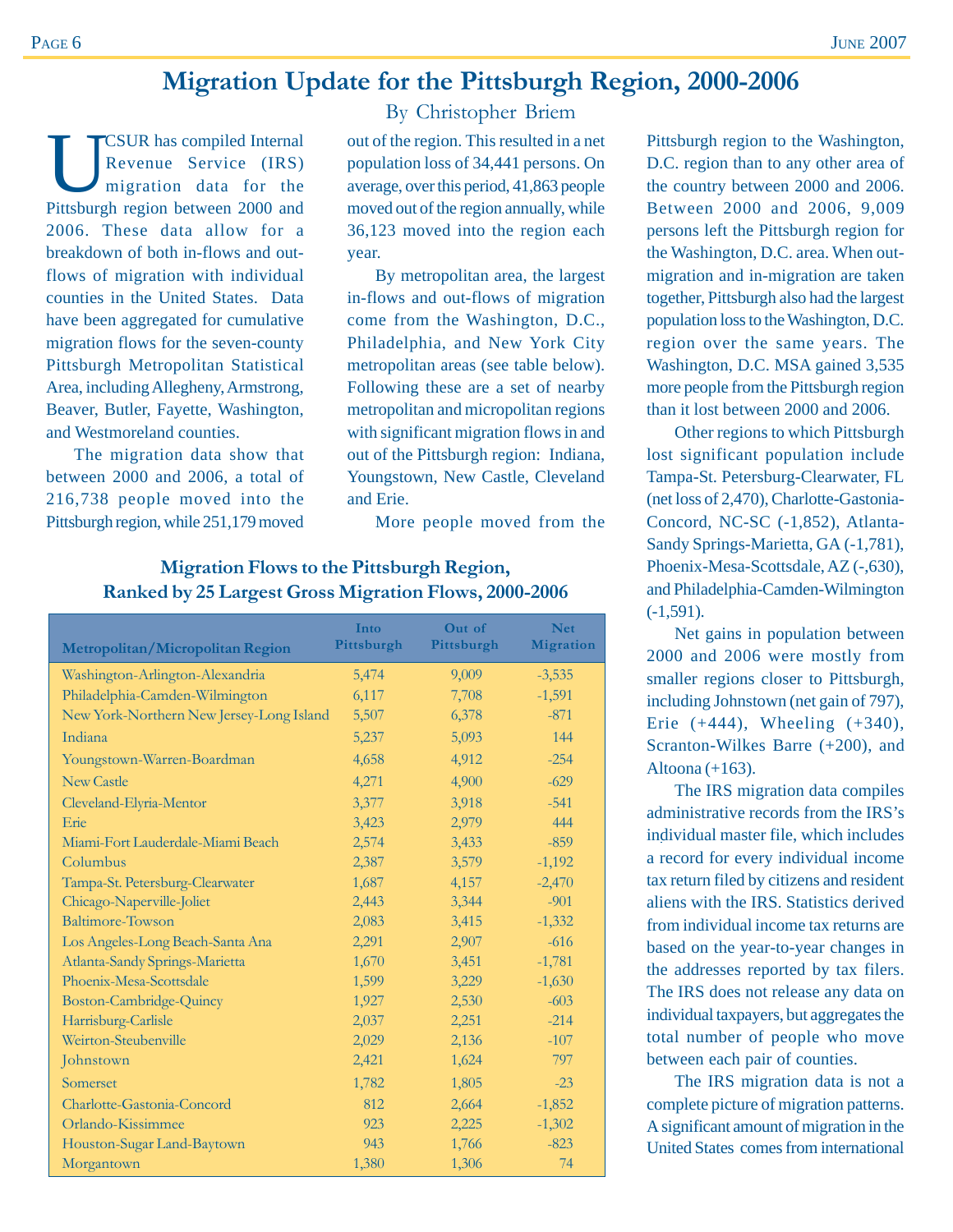immigrants who were not previously residents. The IRS migration statistics are comparable mostly to domestic, or internal, migration statistics. The IRS data also do not capture all domestic migration in the United States. Not everyone files a tax return. Students, seniors, those who have recently lost a spouse or others with low income are some of the populations that are not captured well by IRS tax filings. The IRS migration data is estimated to capture 80% of the movement of the population domestically within the U.S. each year.

*The full report on migration trends is available at UCSUR's website at: www.ucsur.pitt.edu/ publications.htm*.



#### **RECIPIENTS OF THE 2007 STEVEN D. MANNERS AWARDS**

Each year, UCSUR awards the Steven D. Manners Faculty Development Awards to promising research and infrastructure projects on campus. These awards honor the memory of Steve Manners, a sociologist who began working at the Center 1974 and served as its Assistant Director from 1989 until his death in September 2000. His research and service to the Center and the University community were dedicated to improving social conditions in the urban environment. The following received the 2007 Manners Awards from UCSUR:

*Patricia Isabel Documet, MD, DrPH*, Assistant Professor, Behavioral and Community Health Sciences, Graduate School of Public Health, "Groundwork for Testing a Collectivist Approach to Cervical Cancer Screening Among Latinas."

Latinas and other minorities are under-screened for cervical cancer and share a disproportionate burden of disease and death due to this cause. The proposed research will develop a standardized training curriculum for women who will recruit other women, pilot test measures of social network and attitudes toward screening among community women, and field a clinic preparation strategy to deliver a collectivist approach to cancer screening. It is important to conduct this research in a "new growth area" (fast growing but still isolated Latino communities), such as western Pennsylvania, because these areas have almost no services addressing cultural differences. This information

can be used by researchers, practitioners, public health workers, and Latinos as well as policymakers and administrators.

*Jeffrey Shook, JD, MSW, PhD and Michael Vaughn, PhD,* both Assistant Professors at the School of Social Work, "The Back End of the Criminal Justice Process: An Exploratory Study of the Experiences and Outcomes of Juveniles on Adult Probation and Parole."

Legislative changes over the last several decades have eased the process of treating juveniles as adults in the justice systems, leading to an increasing number of juveniles tried and sentenced as adults. Many of these youth end up receiving a probation or short prison sentence. Using administrative data and probation and parole officer case notes, this pilot project will focus on what is known as the "back end" of the criminal justice process by examining the pathways that juveniles follow after sentenced to probation or released on parole. This research will both add to existing knowledge concerning the consequences of treating juveniles as adults and examine the feasibility of a larger funded project to expand understandings of the experiences and outcomes of juveniles at the back end of the criminal justice process.

*For more information about the Steven D. Manners Faculty Development Awards, contact Dr. Lynn Martire at 412-624- 6172 or martire@pitt.edu.*